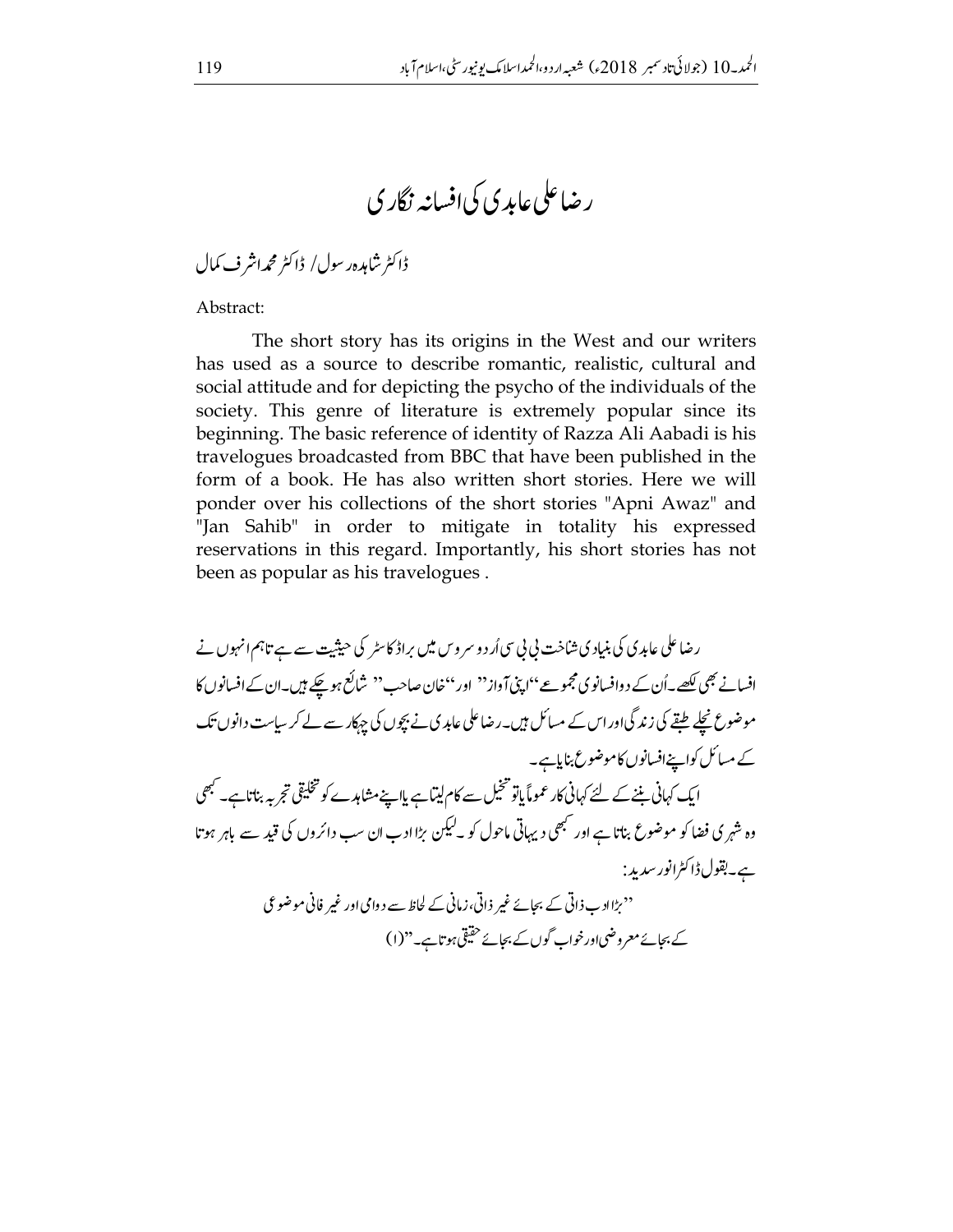ر ضاعلی عابدی کے افسانوں میں ہر چند کہ متوسط طقے کی زند گی کو موضوع بنایا گیا ہے کیکن اگر کہانی کار کا مشاہدہ وسیع ہو تو وہ بالائی طبقوں میں بھی ایسے مکینوں کو تلاش کر سکتا ہے جواونحے طبقے سے تعلق رکھنے کے باوجود متوسط <u>طبقے پانچلے طبقے کے</u> افراد حبیبی زندگی بسر کررہے ہیں کیکن رضاعلی عابدی کے افسانوں میں ہمیں تقریباًا یک حبیبا ماحول ملتا ہے۔انہوں نے خوداعتراف کیاہے کہ انہوں نے نچلے پامتوسط طبقے کے لوگوں کی زند گی کواپنےافسانوں کا موضوع بناياہے،لکھتے ہيں :

> ''اپنے بر صغیر کے طول و عرض کے دوروں میں جو کام میں نے دل لگا کر کیاوہ پہ ہے کہ میں نے تاریخی عماتوں اور حسین منظر وں سے زیاد ہان عمار توں کے پچھواڑے اور ان منظر وں کے پرے رہنے والے انسان کوقریب جاکر دیکھاہی نہیں اسے محسوس کیا۔اسے جاناہی نہیں اسے سمجھا۔اس نے توصر ف مجھے دل میں بٹھایامیں نے اُسے اپنے شعور کے نہاں خانے میں بٹھادیا۔اب سراور تال میر ے ہیںاور سنگت اس کی۔۔۔۔''(۲)

رضا علی عابد ک کے افسانوں میں دیہاتی زند گی کی بھر پور عکاسی ملتی ہے۔ یوں محسوس ہوتا ہے کہ انہوں نے بھی پر یم چند کی طرح سورج مکھی کے پھول سے گلاب کی خوشبو کشید کرنے کی کوشش کی ہے۔لیکن وہ تخلیقی کرے جو پر یم چند کے افسانوں میں نظر آتاہے یہاں د کھائی نہیں دیتا۔رضاعلی عابد کی نے ہمارے معاشر ے کے در د ناک پہلوؤں کی نشان دہی کی ہے۔ وہ مسائل جو ہمارے جانے پہچانے بیں اُن کواپنے افسانوں کا موضوع بنایاہے۔ رضا علی عابد ی کے افسانوں میں ایک بات جو متاثر کرتی ہے وہ یہ ہے کہ انہوں نے محض مسائل پاان مسائل میں گر فیار لو گوں کی بات نہیں کی بلکہ پس پر دہان لو گوں کے بھیانک جہروں سے بھی نقاب اٹھایاہے جو ہمیشہ سے معصوم اور مظلوم لو گوں کی مجبور یوں سے فائد ہاٹھاتے ہیں مثلاً ضعیف الاعتقاد کی دیہات کے لو گوں کاسب سے بڑامسکہ ہے اور یہ ایپامسکہ ہے جو بدلتے ہوئے حالات کے ساتھ ساتھ مزید بڑھتاجار ہاہے۔اس موضوع پر رضاعلی عابد ی نے بہت اعلیٰ افسانے کیسے ہیں۔ان افسانوں میں افسانہ نگار کی نظر صرف لو گوں کی ضعف الاعتقاد کی پر نہیں رہتی بلکہ اس کے پر دے میں جولوگ استحصالی کر دارادا کر رہے ہیں افسانہ نگاران کر دار وںاوران کے طریقہ وار دات کو بغور دیکھنے کی بھی صلاحت رکھتاہے مثلاً:

> <sup>دد</sup>اس رات شانتی کے سر سے جن اتارا گیاتو شاہد خاموش کھڑ ادیکھیار ہا۔ جس وقت لعل شاہ کو مانڈی میں بند کیا جار ہاتھاوہ دیکھ رہاتھا کہ جامد علی نے لڑ کی کو پکڑ کر <sup>کس</sup> طرح1ے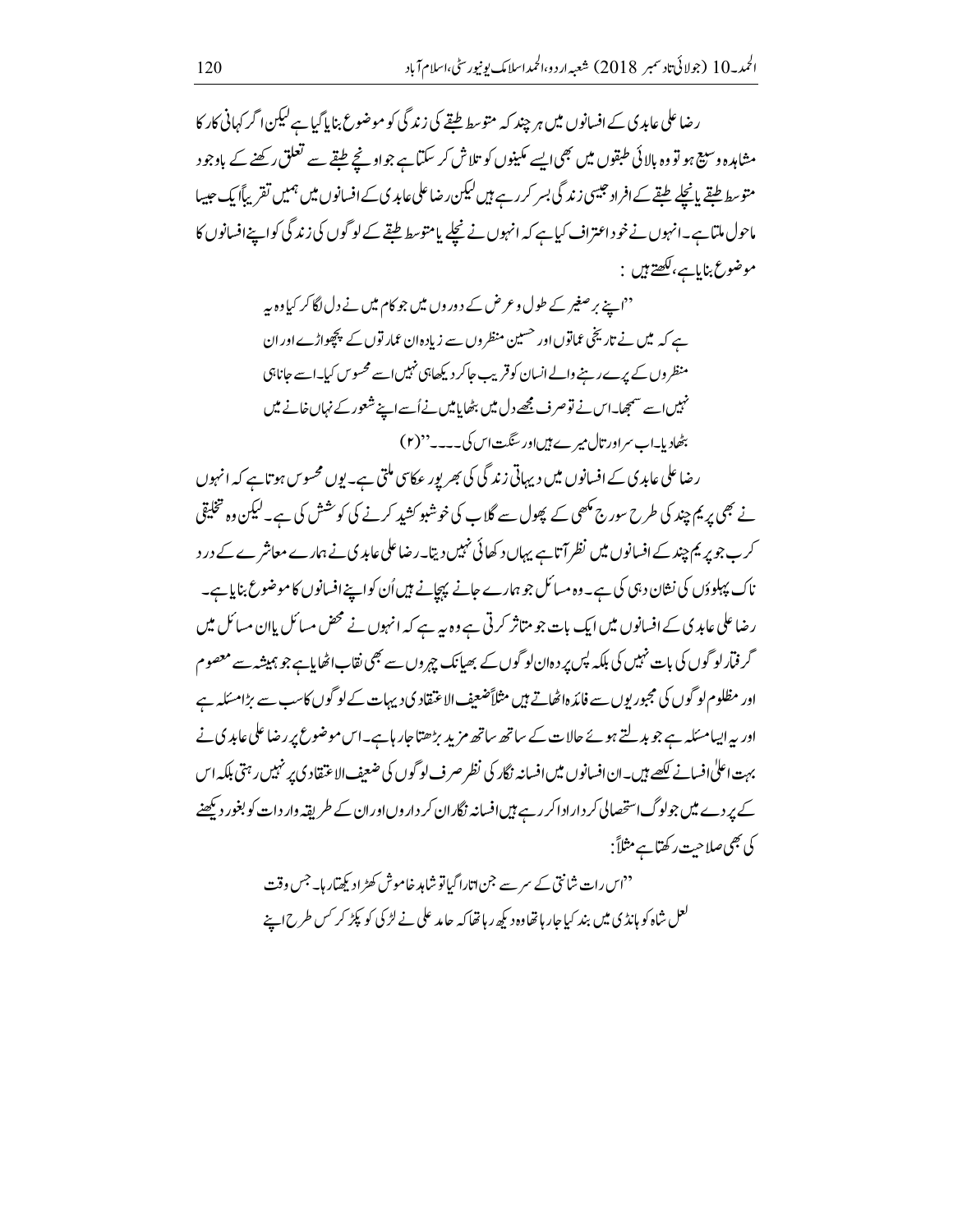بين:

''علامتی انداز میں کہانیاں لکھنامیرے <sup>یس</sup> کا کام نہیں <u>ب</u>ھے پیتہ ہے کہ اگر میں اس طر رحمکادے لکھوں گاتواوندھے منہ گروں گا۔''(۴) لیکن'' پنی آ واز'' میں جوانہوں نے ایک د وعلامتی افسانے لکھے وہاُن کی خوب صورت تخلیقات میں سے ہیں۔ گو پابیہ کہانیاں کہانی کار کے اس دعوے کی تر دید کرتی ہیں کہ وہ علامتی ادے نہیں لکھ سکتے۔ فنکار معاشی اور ساجی ناہمواری اور ذاتی واجتماعی کرب کو جس طرح نفسیاتی پہرائے میں بیان کرتاہے تو گئی علامتیں وجو د مین آتی چلی حاتی ہیں۔علامتی افسانے کے بارے میں مر زاحا مد بیگ لکھتے ہیں : ''علامت خیال کی سب سے بڑھ کر آپ ُروپی صورت ہے۔''(۵)

ان کہانیوں میں انہوں نے اس صورت حال کا بڑی خوبصور تی سے جائزہ لیاہے کہ ضعیف الاعتقاد کی کے مارے ہوئے لوگوں کو صرف وہ لوگ ہی اپنے قد موں تلے نہیں روند تے جن کے بہ عقید ت مند ہوتے ہیں بلکہ ار د گرد کے موقع پر ست لوگ بھی ان کی مجبور یااور معصومیت سے فائدہ اٹھاتے ہیں۔رضاعلی عابد یکاایک افسانہ " شاہ صاحب کا کمال '' اس کی بہترین مثال ہے۔ جس میں افسانے کی ہیر وئن ''رانی'' کے ہاں اٹھارہ سال تک کوئی اولاد نہیں ہو ئی۔اٹھار ہ سال بعد جب اعجاز جواکر م کاد وست ہے۔اسے ایک پہاڑی دالے شاہ صاحب کی کرامات کے قصے سناکر وہاں تک لے جاتاہےاور پھر دشوار گزار راستوں میں وہ رانی کے شوہر کی عدم موجود گی میں اس کا ساتھ دیتا ہےاور یوںا ٹھار ہ سال بعد رانی اور اکر م کے آ ٹکن میں پھول کھلیاہے۔(۲)

رضاعلی عابدی کے ایسے موضوعات پر لکھے گئے افسانوں میں در د مند یااور سوز موجود ہے۔ یوں لگتاہے جیسے افسانہ نگار نےان ساری خرابیوں کو بہت شدت سے محسوس کیاہے تبھی تووہان مسائل تک ہی محد ود نہیں رہتے بلکہ اپنے مخصوص اسلوب میں ان مسائل کے حل کی طرف بھی ہمار کی توجہ میڈ ول کراتے ہیں کہ یہ ضعیف الاعتقاد لوگ اگر حہ اس خول سے باہر نہیں نکلے تاہم اگرار د گرد کے باشعور لوگ ان کی مجبور یوں کو خرید نے کی بجائےاُن کے ذ ہن کی تربت کریں توبہ کوئی <sub>ایسا</sub>مسئلہ نہیں جو کبھی حل نہ ہوسکے۔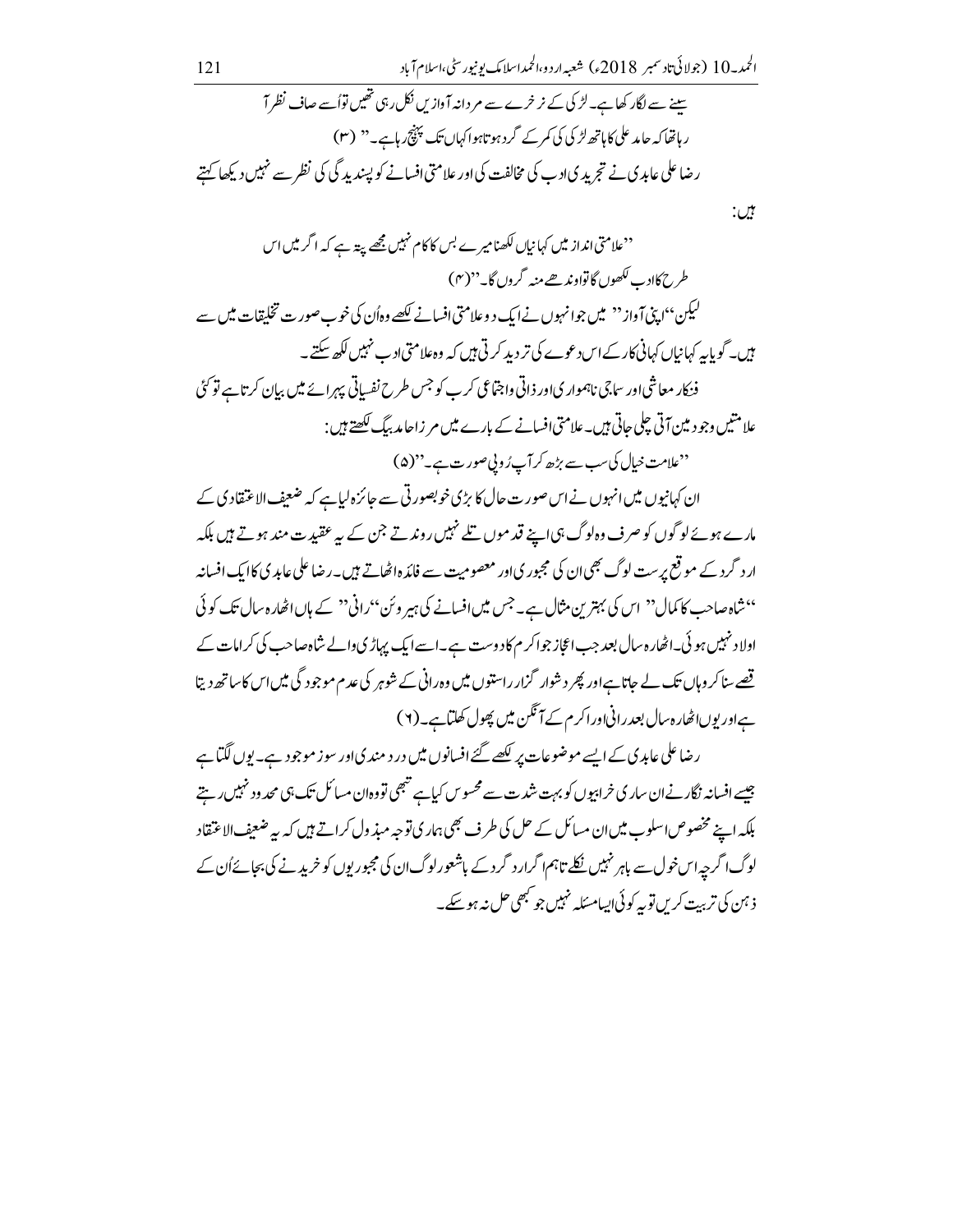افسانہ''وزیبلہ ٹی زیرو'' میں اسی خیال کاپر توملتاہے کہ جب ان بنجر ذہنوں کی آبیار کی کرنے کے لئے کوئی آتاہے تو بیہ ذہن نہ صرف اس تبدیلی کو قبول کرتے ہیں بلکہ اسے اپنےاندر جزب بھی کر لیتے ہیں مثلاجو ٹیلہ گاؤں والوں کی خام خیالی کی وجہ سے ہمیشہ سے بنجر تھا۔اس پرنحوست کے سوا کچھ نہیں اگنا تھا جب اس کی نحوست گاؤں والوں کے دلوں سے د ور ہو ئی یاد وسر ے لفظوں میں ان کے ذہن کو پالید گی کی فضاملی تو وہی ٹیلہ سر سبز وشاداب ہو  $(2)$ ىلىلىك $($ 

جب افسانہ نگار کی نظر معاشرے میں پھیلی ہوئی ہے روز گار کی پر پڑتی ہے تواس معاشرے کو بھی وہ تخلیق کا حصہ بناتا ہے کیکن پہاں ہمیں ان کی تخلیق میں وہ کرے محسوس نہیں ہو تاجو فی الواقع بے روز گارلو گوں کو سہناٹرتا ہے بے روز گار پی کے نتیجے میں لوگ گدا گراور نجو می بن جاتے ہیں پہ ایک عام مشاہدے کی بات ہے۔ایسی بات جس سے نہ ہمار یا آنکھیں آشا ہیں، نہ کان ہہ بات اتنی ہی ساد گی سے اگرافسانوں میں بھی آئے گی تویڑ ھنے والا کہیں بھی ء \_ ملويت پاتر فع محسوس نہيں کرے گا۔ بلکہ انافسانوں کوپڑ ھ کر وہ ہالکل اسی طرح بند کر دے گا جیسے بہت سے بے حس لوگ بڑی بڑی ہولناکیوں کو دیکھ کر بھی سکون سے ان مقامات سے گزر جاتے ہیں۔ کسی فنکار کے لیے موضوع کے ساتھ ساتھ وسیع کینوس کاحامل ہو نابھی ضر ور ک ہے۔

> <sup>د د</sup>فن کار وں کے فن میں ان کے کینوس کا بڑا ہاتھ ہو تاہے۔ وہ ہر چز کو وسیع پہانے پر لیتے ہیں، زمین آسان،انسان، زمانے،ہر شے صدیوں پر پھیلی اور وقت کے بہاؤمیں شامل ہو تی ہے۔لیکن کچھ ایسے بھی ہوتے ہیں جو بار یک بنی سے کام لیتے ہیں گو پاجاول کے دانے پر قل حو الله لکھتے ہیں، ما'منی اے چر' بناتے ہیں۔''(۸)

ر ضاعلی عابد ی بھی اسی قشم کے تخلیق کار ہیں جس طرح انھوں نے متنوع جہات میں لکھا ہے اسی طرح افسانہ نگار ی میں ان کا تخلیقی کینوس و سیع ہے۔رضاعلی عابدی کے افسانوں کا کینوس محدود نہیں ہے بلکہ منتوع ہے۔ رضاعلی عابد ی کے افسانوں میں مخلف مسائل کی عکاسی کی گئی ہے کہ بے روز گار انسان پہلے تو شر افت سے روز گار تلاش کرتا ہے لیکن روز گار نہ ملنے پر وہ گدا گر یااور علم نجوم کواپناذ ریعہ معاش بنالیتا ہے۔ان کے ایسے افسانوں میں "مہر جواُس کی ہووے'' ،"میر ابجہ" اور "دری"خاص طور پر قابل ذکر ہیں۔ ان افسانوں میں اس حقیقت کی طرف بھی اشارہ کیاگیاہے کہ یہ مسائل بچوں کی سائیکی پراثرانداز ہوتے ہیں مثلاً جب تھکے ہارے مر د شام کو ناکام ومایوس لوٹتے ہیں تواپناساراغصہ اپنے بچوں اور گھر کے د وسرے افراد پر نکالتے ہیں۔ پھر بسااو قات ان کی ای<sup>تی شخصیت</sub> بھی ریزہ ریزہ ہو جاتی ہے۔</sup>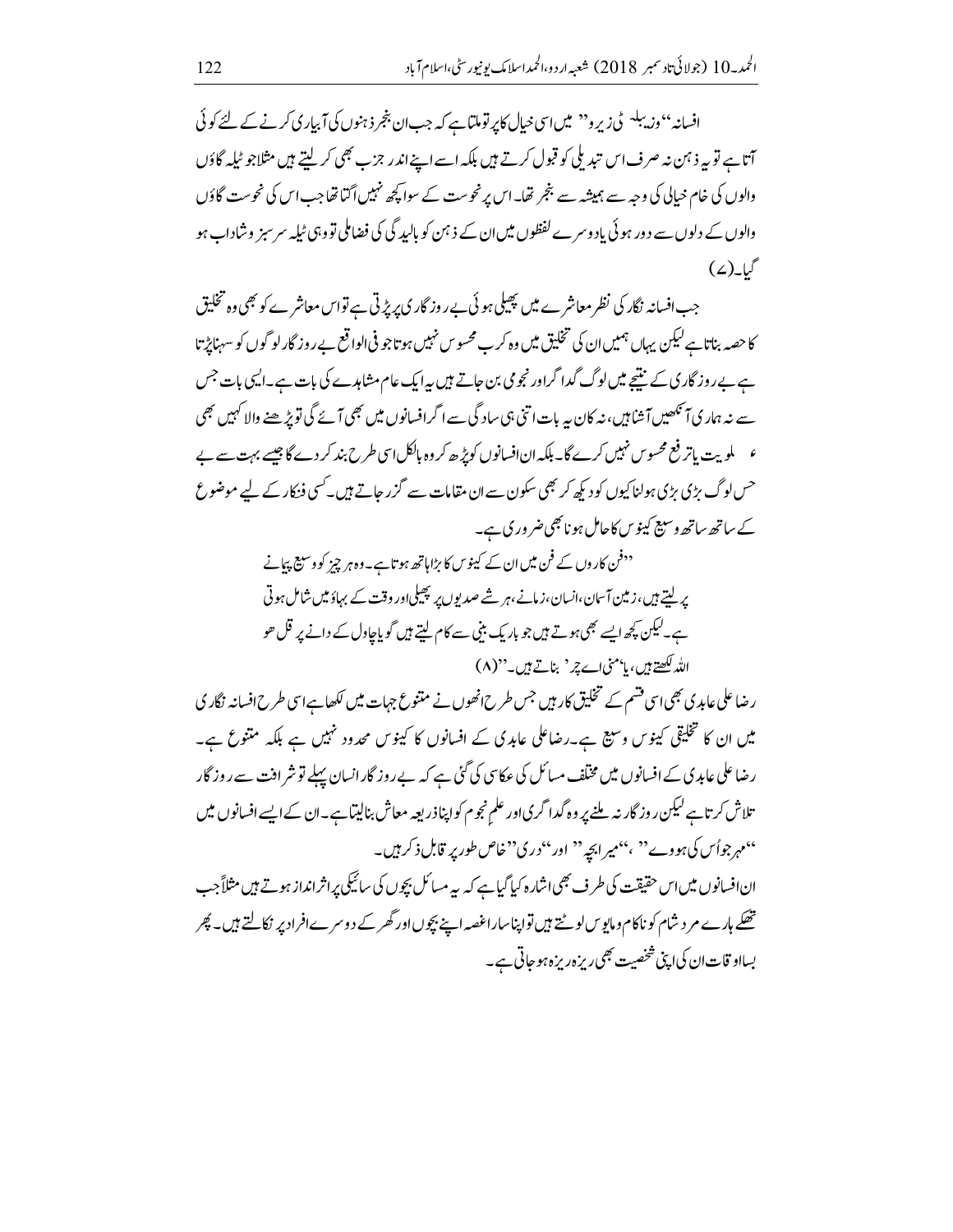ہمارے معاشرے کو بے روز گار ی شاید اتنا نقصان نہ پہنچاتی جتناحجھوٹی انااور وضع داری نے اس کی جڑوں کو کھوکھلا کر دیاہے۔احساس نفاخر میں لوگ اول تو کوئی حجھوٹاموٹاکام کرنے پر تیار نہیں ہوتے اور اگر ہو بھی جائیں تو معاشرے سے اس طرح چھىسے پھرتے ہيں جيسے مجرم۔افسانہ''وہاٹ از پور فادر''اسی المپے کاافسانہ ہے۔بنیادی طور پر رضاعلی عابد کاانسانیت سے پیار کرنے والے ہیں۔انہوں نے بہر حال محبت سے ان تمام مسائل کااحاطہ کرنے کی کوشش کی ہےاوراپنےمشاہدات کو تخلیقی تجربہ بنایاہے۔سیدہ تحسین فاطمہ لکھتی ہیں : ''عابدی صاحب زند گی سے محت کرتے <del>ہ</del>یں اور ان کی ساری کی ساری تحریر پں اس کی تر جمان ہیں۔ وہ بڑے سے بڑے سنجیدہ معاملے کو سہل ، سادہ اور اپنے مخصوص شگفتہ انداز میں بیان کرتے علے جاتے ہیں۔"(۹) رضاعلی عابد ک کے افسانوں کے موضوعات عام طور پر گھر پلوزند گیااوراس کے مسائل کااحاطہ کرتے ہیں۔ <sup>کہ</sup>بیں کہیں مغرب کار ٹک بھی د کھائی دیتاہے۔ڈاکٹر گو ٹی چند نار ٹک ان کے افسانوں کے اسی پہلوکے بارے میں <del>لکھتے</del> بين:

''۔۔۔۔۔ان(رضاعلی عابد پی) کے بیانیہ میں رہے یسے کلچر کی گھریلو بو پاساور مٹی کاسوندھا ین ہے کہیں کہیں مغرب کے شگوفوں کے رنگ اور بچوں کی چہکار بھی ہے۔لیکن جو کچھ ہے انسانت کے سنہرے فتے ہے بندھاہواہے۔۔۔۔۔''(۱۰)

د ور حاضر میں ہر طرف ایک عجیب وغریب افرا تفری ہے۔ ہر انسان نفسا نفسی کا شکار ہے ایسے میں جب کوئی افسانہ نگار کسی کی محرومیوں کاذکر کرے گا تو وہ سنسیٰ پھیلانے کی بجائےا گر براہ راست مگر ر سلے لہجے میں اپنی یات لو گوں تک پہنچائے یعنی نیش کونوش بناکر پیش کرے تواس کے افسانے زیاد ہانژیذ پر ہوں گے ،جاہے وہافسانے <sup>گس</sup>ی الم ناک اور سنگین صور ت حال کااحاطہ ہی کیوں نہ کرتے ہوں۔

افسانہ ا گر دل کا تار چھیڑے بغیر صرف تلاطم ہی پر پاکرے تو وہ اخبار کے کسی ادار بے سے زیاد ہاہمیت نہیں رکھتا۔رضا علی عابدیاس گرسے خوب واقف ہیں کہ نیش کو نوش <sup>کس</sup> طرح بنایاجاتا ہے۔ان کے نزد یک افسانے کی تعریف ہے :

<sup>د د</sup>افسانہ وہ پ*تھر* نہیں جسے جوہڑ میں اچھالا جاتا ہے۔افسانہ وہ <sup>کنک</sup>ر ہے جسے ساکت و ساكن حجيل ميں آہستہ سے پھينکاجاتاہے۔"(١١)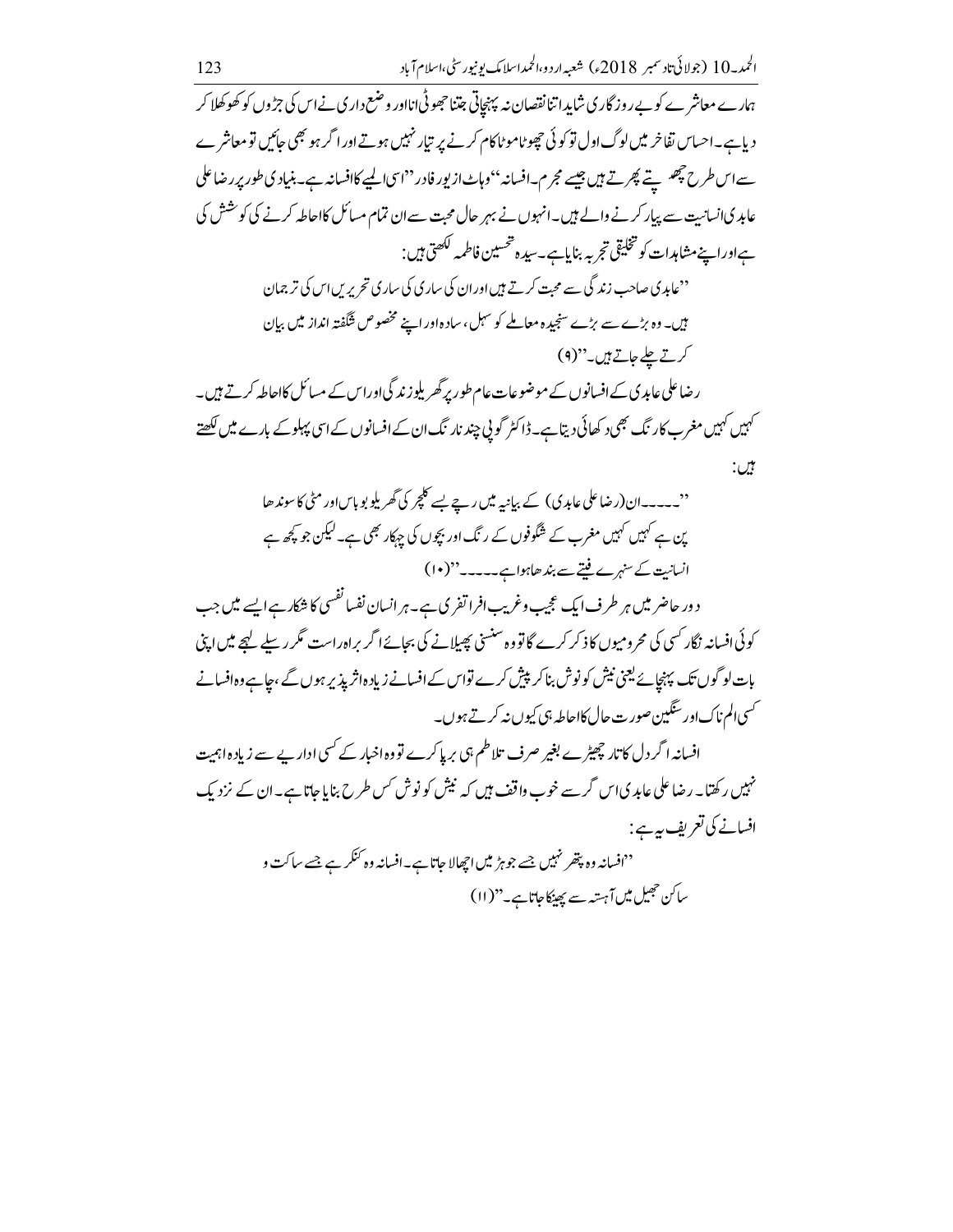عابدی صاحب کے افسانے پڑھ کر ہیہ محسوس ہوتا ہے جیسے وہ موجودہ زند گی سے بیک وقت لطف بھی اٹھاتے ہیںاور کڑی نظر سے بھی دیکھتے ہیں۔ نہ صرف دیکھتے بلکہ حچوٹی حچوٹی باتوں پر سوچتے ہیںاور ہمیں سوچنے پر اکساتے ہیں۔بقول ان کے : ''خیالات مجھے سوچنے پر مجبور کرتے ہیں میں جاہتا ہوں میرے پڑھنے والے بھی سوچے پر مجبور ہوں۔ ہم سب مل کر سوچنا سوچنا تھیلیں ۔ ہم سب چور بنیں اور خود کو ڈھونڈیں۔"(۱۲) رضاعلی عابدی کے افسانوں کے موضوعات کا جائزہ لیں تو پیتہ جاتا ہے کہ انہوں نے چھوٹے چھوٹے بچوں کی حرکات و سکنات،ان کی لاشعور ی خواہشات،ان کے محسوسات اور ان کی سائیکی کو بھی اپنے افسانوں کاموضوع بنایا ہے۔وہ روز مر ہ زند گی کے چھوٹے چھوٹے مسائل پر سوچتے ہیں اور ملکے پھلکے انداز میں ان پر لکھتے ہیں اور وہ جب ان مسائل سے سنجیدہ مسائل کی طرف بڑھتے ہیں توان کے قلم میں یہی شَکَفْتَگی اور دھیما ین برقرار رہتا ہے۔وہ کسی ہولناکی یاخود کشی کے واقعات کواپنےافسانوں میں جگہ دینے کے قائل نہیں۔خود لکھتے ہیں : ''آج کا دور خواب پاطل ہونے اور عذاب نازل ہونے کا دور ہے۔ روزگار سے ہتھیار تک، معاشات سے لے کر منشات تک سو ہلائیں زند گی میں درآئی ہیں۔ دن ختم ہو تا ہے۔توشکرادا کرنے کو جی جاہتاہے کہ ایک اور دن خیریت سے گزرا۔جب ایسے دن ہوں تو کیا دن کے خاتمے پر آپ سے تھکے ہارے قاری کوپڑ ھنے کے لئے زلزلہ خیز افسانے تھائیں گے ؟ کیا واقعی افسانے اس لیے ہوتے ہیں کہ قاری کو دونوں بازوؤں سے پکڑ کر زور زور سے جھنجھوڑا جائے۔ یہاں تک کہ کاسئہ سر میں اس کامغز ہل جائے اور وہ چینچیج کراعلان کرے کہ آ' ئندہ مجھی <sup>کس</sup>ی کی آپر وریزی نہیں کرے گا؟اس قشم کے افسانہ <del>ن</del>گاروں نے یہ کیوں طے کر لیاہے کہ معاشر ے کے سد ھار کا سارا بوجھ ان کے ناتواں کاند ھوں پر آن پڑاہےاور وہ یہ کیوں سمجھ بیٹھے ہیں کہ جب تک افسانے تلاطم بر پانہیں کریں گے، بہو بیٹیوں کی عزت پر ڈاکے پڑتے رہیں  $(\mathbb{F})^n$   $\mathscr{I}$ ہر ادیب کے سامنے معاشر ے کے مسائل ایک سے ہوتے ہیں لیکن منفر د نظر آنے کی خواہش سب میں

موجود ہوتی ہے۔ ہر لکھنے والا ہہ جاہتاہے کہ وہ جن موضوعات پر قلم اٹھائے وہ جانے پہچانے توضر ور ہوں لیکن ایسے ہوں جن پر اب سے پہلے کسی نے قلم نہ اٹھایاہو۔اسی لے بے رضاعلی عابد ی کے افسانوں میں بھی ہمیں کچھ ایسے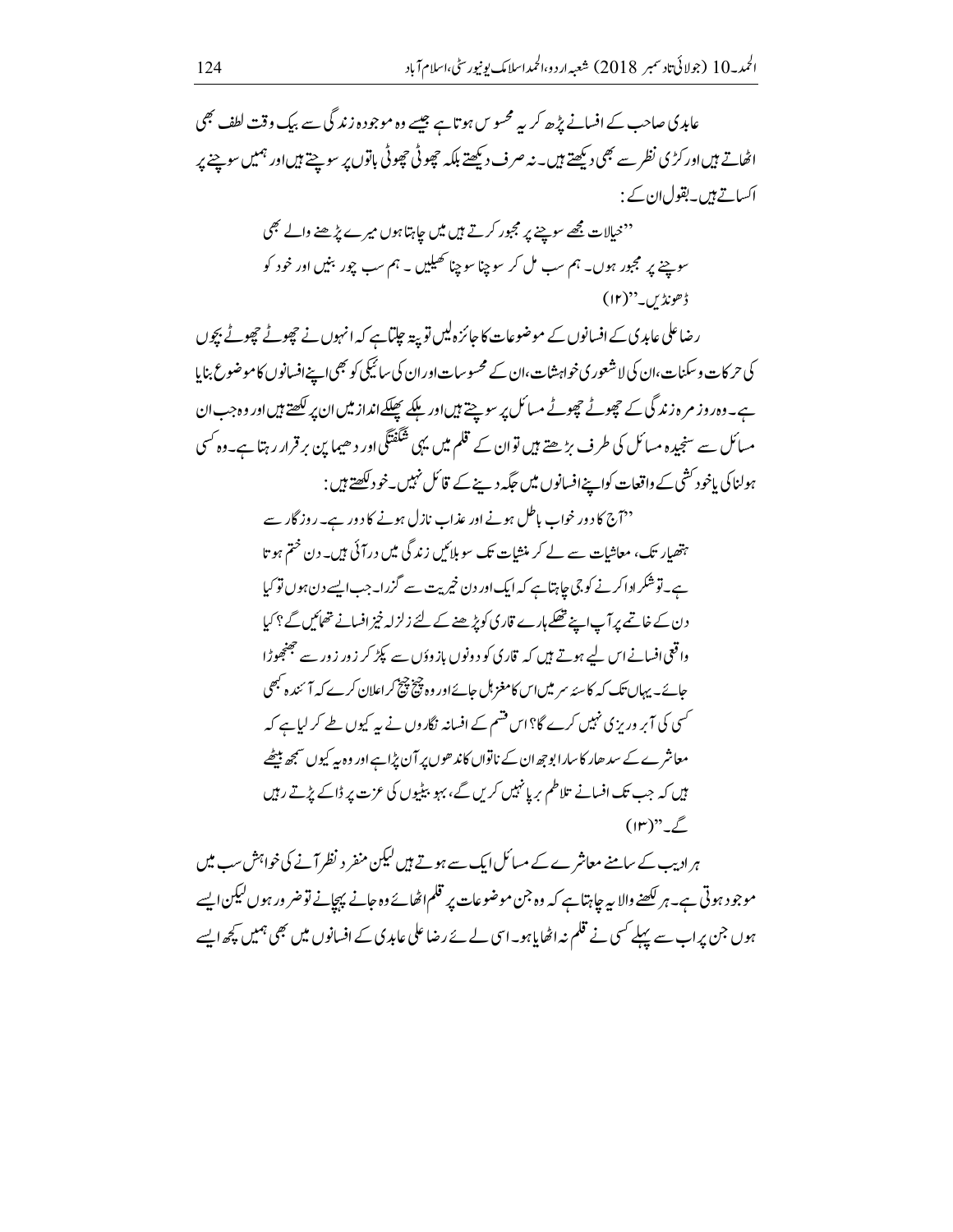موضوعات نظر آتے ہیں جن کوغالیاً پہلی مر تبہ کسی <sub>ا</sub>دیب نے تخلیقی تجر بے کی بھٹی سے گزاراہے۔'' گریڈِ 9کا پپیرا'' ایک ایساافسانہ ہے جس میں نیاین سوچنے کا نیااندازاور جاناہوا مگر عجیب مسکلہ ہمارے سامنے آتاہے کہ لو گوں کے لئے تریاق کاکام کرنے والے سپیرے کس طرح خود ان سانیوں سے ڈسے جاتے ہیں۔اس کہانی میں سانیوں پاسپیر وں کی ہی بات نہیں کی گئی بلکہ ہیر کہانی اپنے اندر کئی موضوعات کو سموئے ہوئے ہے۔ مختصر سہ کہ رضاعلی عابد ک نے اپنی کہانیوں میں جن موضوعات کو سمویاہے وہر وز مر ہ زند گی کے معمولات بھی ہیں اور مسائل بھی۔ان موضوعات پر افسانہ نگار نے جس انداز سے قلم اٹھایاہےاس سے پہ بات تو داضح ہو جاتی ہے کہ وہ زند گی سے پیار کرتے ہیں۔انسان کے چھوٹے چھوٹے دکھوں پر سوچتے ہیں۔ چھوٹی چھوٹی خوشیوں کواپنےاندر پوں جذب کر لیتے ہیں جیسے وہان کی خوشیاں ہوں۔لیکن ان کا کینوس بہت محد ود ہے۔انہوں نے ایک مخصوص ماحول اور مخصوص طبقے کے لوگوں کی نمائند گی کی ہے لیکن اپنے مشاہدے کی وسعت کو پوری طرح اپنے افسانوں میں نہیں ېرت سکے خود <u>کهتے ہيں</u> :

''ہر کہانی لکھنے کا خیال مجھے کسی اور کی لکھی ہو ئی کہانیاں بڑھ کر آیا''۔(۱۴)

گو پاہم یہ کہہ سکتے ہیں کہ ان کی کہانیوں میں مشاہدے سے زیادہ تخیل سے کام لیاگیاہے۔ان کے بعض افسانے فکر کیاعتبار سے اچھے افسانے کیے جاسکتے ہیں۔ جیسے ''میر صاحب کا پاگل بن'' ''کین حاضر'' انہوں نےان افسانوں میں معاشر تی روبوں کی بھر بور عکاسی کی ہے۔

رضاعلی عابد کی کے افسانوں کے موضوعات کا جائزہ لینے کے بعد یہ کہنا بحاہو گا کہ رضاعلی عابد کی کی بنیاد کی شاخت ان کے وہ سفر نامے ہیں جوانہوں نے بر صغیر کے طول و عرض کے دور وں کے بعد لکھےاور جو پی پی سے نشر ہوئے۔ رضاعلیٰعابدی کوشکوہ ہے کہ :

''ہر چند کے میرے افسانوں کے دو مجموعے''اپنی آواز'' اور ''جان صاحب'' شائع ہو چکے ہیں لیکن حدید ارد وافسانے کی جو روایت بھی متعین کی حاتی ہے اس میں میر اذ کر بطورافسانه نگار نہیں کیاجاتا۔''(۱۵)

رضاعلی عابدی نے اس رائے کااظہار 2004ءمیں کیاتھا۔ مگراس وقت تک ان کے افسانوں کے صرف د ومجموعے منظر عام پر آنے کی وجہ دریافت کی گئی توانہوں نے را قمالحر وف کو بتایا کہ : ''میر ےافسانوں پر نہ <sup>کس</sup>ی نے تبصر ہ کیااور نہ ہی انہیں ار دودان دینامیں پذیرائی ملی اس عدم توجہی نے مجھے باور کرایا کہ شائدافسانہ میر امیدان نہیں''(۱۶)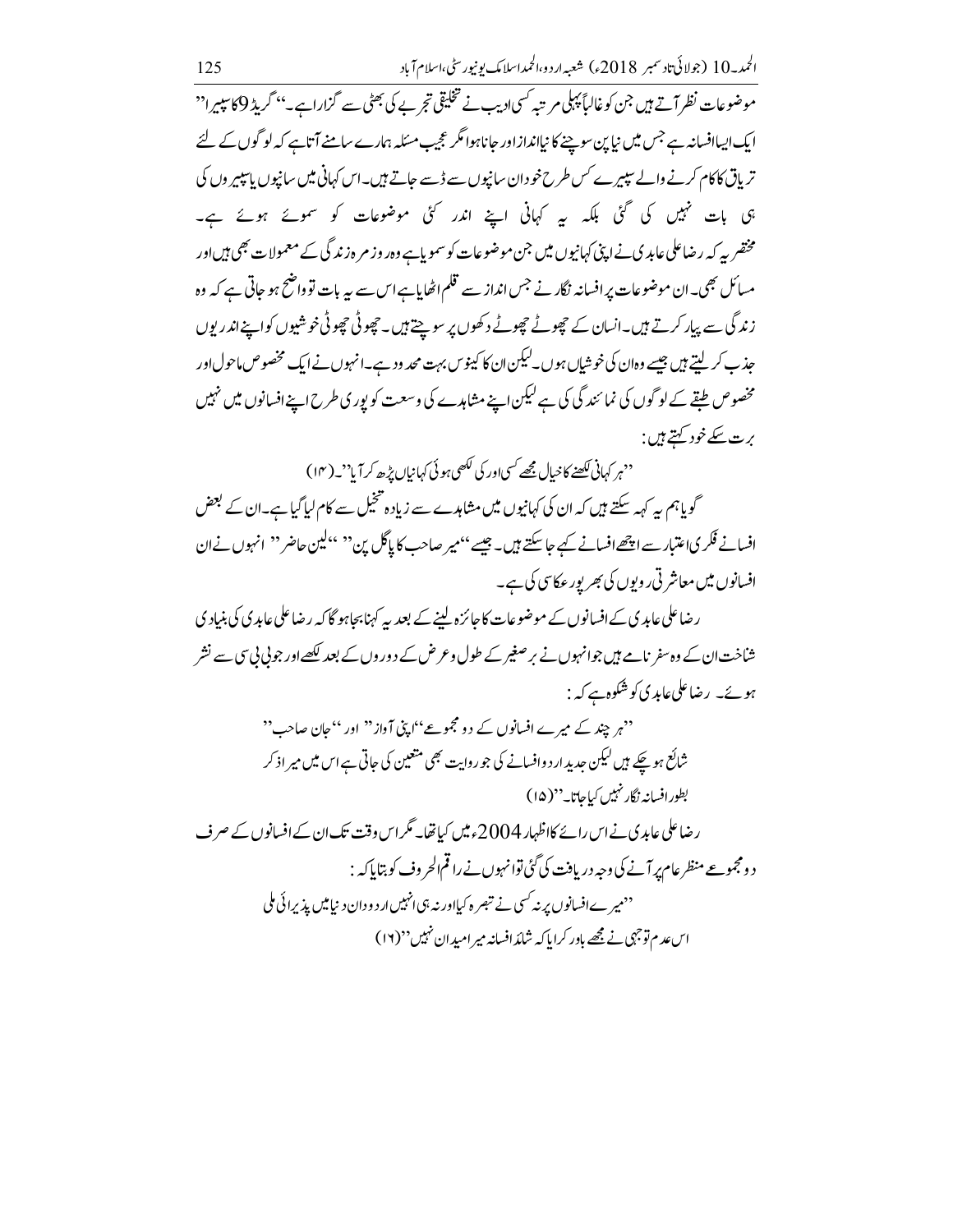رضاعلی عابدی کے ہاں دَرٹ کے مختلف ڈیپل نظر آتے ہیں جن کی وجہ سے ان کاافسانہ سادگی اور سادہ لوحی کے باوجود حالات حاضر ہ کے تناظر میں ایک نئے انداز میں مختلف ساتھ حالات وواقعات کی منظر کشی کرتاہے۔ <sup>د د</sup> کہانیاں صرف سادگی اور ساد ہ لوحی کااظہار <sup>مہ</sup>بیں۔ان میں بھی انسانی تجر بے کی صد پاں سمٹی ہو ئی <del>ہ</del>یں۔ یہ د وسر ی لطف اندوزہونے کی صلاحیت سے محروم ہوچکے ہیں۔"(۱۷)

یہ درست ہے کہ رضاعلی عابد کی کے افسانےان کے سفر ناموں کی طرح مقبول نہیں ہو سکے تاہم ان کے افسانوں میں ایک لوچ ،ر سیلاین، گھلاوٹ اور شیر بنی ہے۔ریڈیو سے وابستہ ہونے کی وجہ سے کہیں کہیں محسو س ہوتا ہے کہ وہ خطیبانہ انداز میں کہانی کہہ رہے ہیں۔ایسے موقع پر غیر ضروری تفصیلات ان کے افسانوں میں در آئی ہیں لیکن ان کی اس صلاحیت کا بہر حال معترف ہو ناپڑ تاہے کہ قار کیان کی تحریر کے اثر سے نہیں نکلہ تاجب تک وہ مکمل تحریر پڑھ نہ لے وہ شگفتہ اور لطیف پیرائے میں قاری کے اندرایک تجسس پیدا کرتے ہیں۔اسے سوچنے پر مجبور کرتے <del>ہیں</del>اور ساتھ ہی ساتھ اس کی جمالیاتی حس کو بھی بیدار کرتے ہیں۔

## حواله حات:

- 
- (۲) رضاعلی عابدی،"میں کیوں لکھتاہوںاور بھلاکس کے لئے"،مشمولہ حبانے پہجیانے،کراچی:ذی سنز پر نٹر ز، فروري ۴۰۰٬۲۰۰ میل
	- - (۴) رضاعلی عابدی سے ٹیلی فونک گفتگو1امئی ۲۰۰۴
	- (۵) چامدېنگ، م زا،اف نے کامنظسسے نامہ،ااېور : مکتبہ عالیہ،طبع دوم،۱۹۹۷ء،ص۱۵۶
		- (۲) رضاعلی عابدی،اینی آواز ،ص۷۷۵
			- $f(x) = 10x + 10x$ الضاص ١٠٦
	- (۸) گویی چند نار نگ، فکشن شعب ریا<u>بة می با ہور: بنگ میل پپلی کیشنز،</u>۴۰۰۹ء،ص۳۱۵
		-
		- (۱۰) رضاعلیءاہدی،حب نصب حب ،لاہور:سنگِ میل پہلی کیشنز ۱۹۹۴ فلیپ۔
	- (١١) رضاعلی عابدی،"افسانہ کیوں لکھاجاتاہ اور بھلاکس کے لئے"،مشمولہ حب نے پہچپ نے،ص٢٠٦